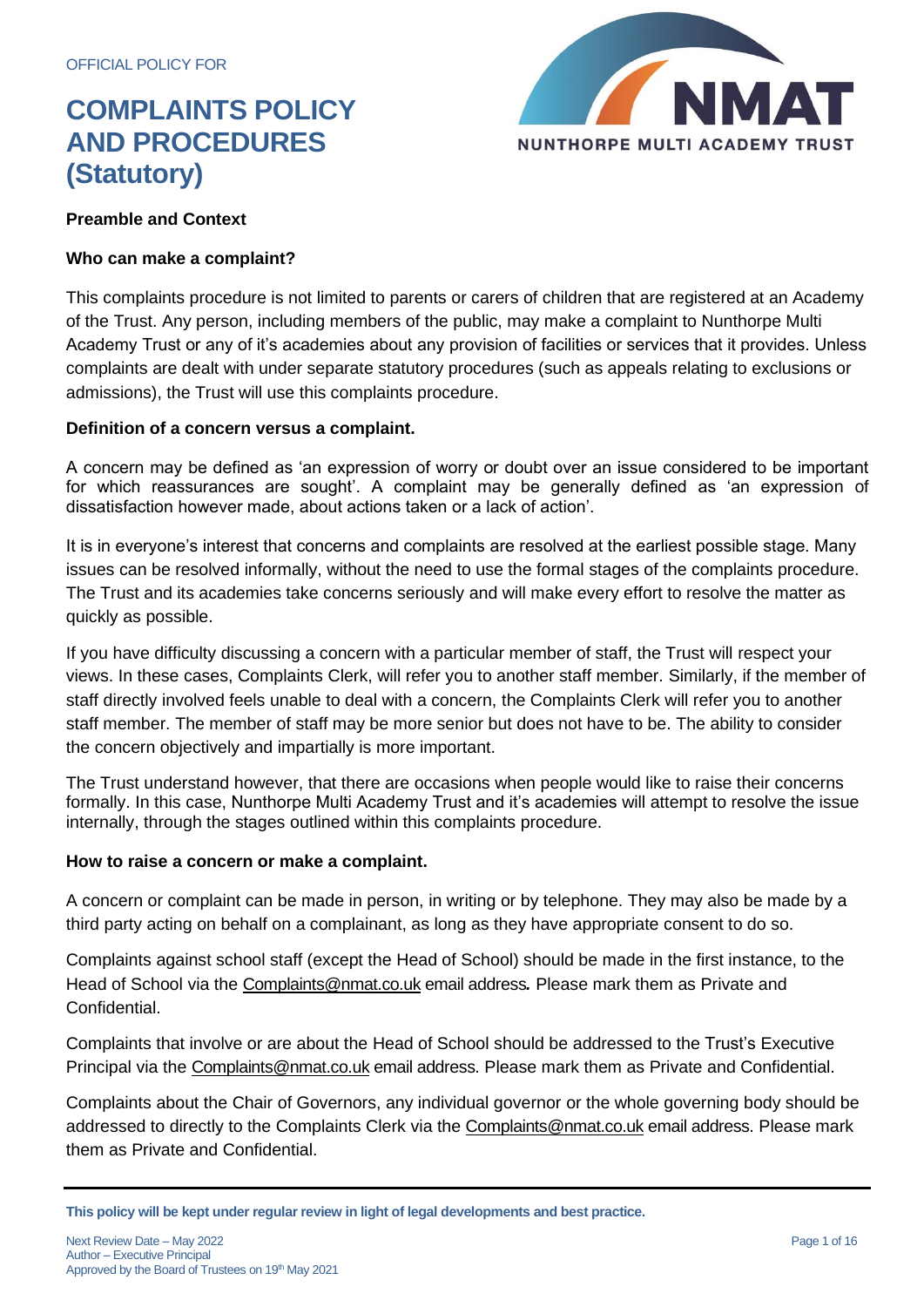

Complaints about the Chief Executive Officer (CEO) or a trustee of the Trust, should be addressed to the Chair of Trustees, via the [Complaints@nmat.co.uk](mailto:Complaints@nmat.co.uk) email address. Please mark them as Private and Confidential.

For ease of use, a template complaint form is included at the end of this procedure. If you require help in completing the form, please contact the complaints Clerk for assistance. You can also ask a third-party organisation for example like the Citizens Advice to help you.

In accordance with equality law, we will consider making reasonable adjustments if required, to enable complainants to access and complete this complaints procedure. For instance, providing information in alternative formats, assisting complainants in raising a formal complaint or holding meetings in accessible locations.

### **Anonymous complaints**

The Trust and its academies will not normally investigate anonymous complaints. However, the Head of School or the Trust's Executive Principal if appropriate, will determine whether the complaint warrants an investigation.

### **Time scales**

You must raise the complaint within three months of the incident or, where a series of associated incidents have occurred, within three months of the last of these incidents. The Trust will consider complaints made outside of this time frame if exceptional circumstances apply.

### **Complaints received outside of term time**

The Trust will consider complaints made outside of term time to have been received on the first school day after the holiday period.

### **Scope of this complaint's procedure**

This procedure covers all complaints about any provision of community facilities or services by Nunthorpe Multi Academy Trust or any of its academies, other than complaints that are dealt with under other statutory procedures, including those listed below.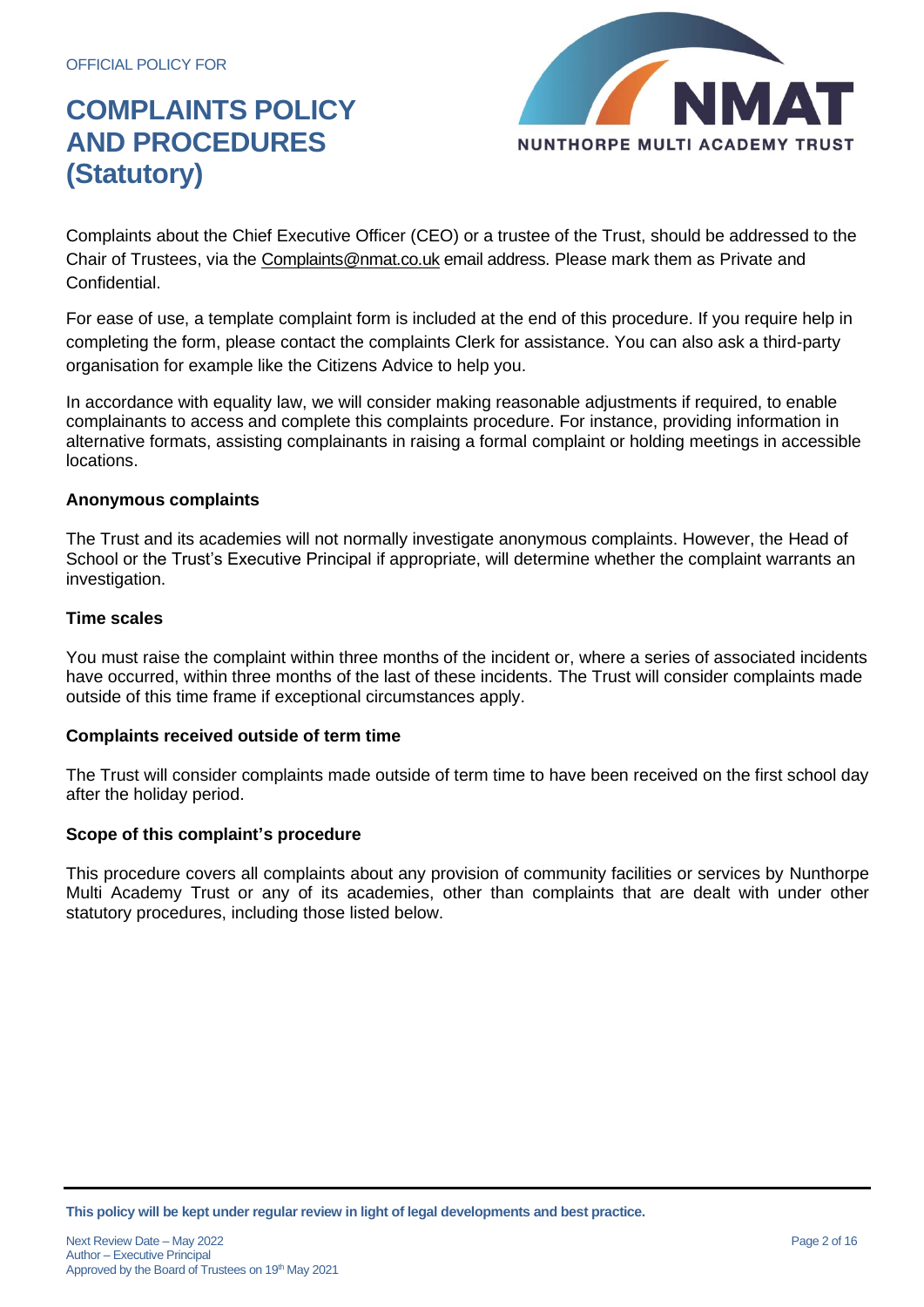

| <b>Exceptions</b>                                                                    | Who to contact                                                                                                                                                                                                                                                                                             |
|--------------------------------------------------------------------------------------|------------------------------------------------------------------------------------------------------------------------------------------------------------------------------------------------------------------------------------------------------------------------------------------------------------|
| <b>Admissions to Academies</b>                                                       | Concerns about admissions should be handled through a<br>separate process – either through the appeals process<br>or via the local authority.                                                                                                                                                              |
| Matters likely to require<br>a<br>$\bullet$<br><b>Child Protection Investigation</b> | Complaints about child protection matters are handled<br>under our child protection and safeguarding policy and in<br>accordance with relevant statutory guidance.                                                                                                                                         |
|                                                                                      | If you have serious concerns, you may wish to contact the<br>local authority designated officer (LADO) who has local<br>responsibility for safeguarding or the Multi-Agency<br>Safeguarding Hub (MASH). (LADO) Designated Officer,<br>Redcar & Cleveland Borough Council Tel: (01642)<br>771531.           |
|                                                                                      | Middlesbrough Multi Agency Children's Hub 01642<br>726004 MiddlesbroughMACH@middlesbrough.gov.uk.                                                                                                                                                                                                          |
|                                                                                      | Redcar and Cleveland Multi Agency Children's Hub<br>01642 130700 RedcarMACH@redcar-cleveland.gov.uk                                                                                                                                                                                                        |
| of children<br>Exclusion<br>from<br>school*                                          | information about<br>Further<br>raising<br>about<br>concerns<br>exclusion can be found at: www.gov.uk/school-discipline-<br>exclusions/exclusions.                                                                                                                                                         |
|                                                                                      | *complaints about the application of the behaviour policy<br>can be made through the Academy's complaints<br>procedure. The behaviour policy can be found on the<br>Academy website.                                                                                                                       |
| Whistleblowing                                                                       | The Trust have an internal whistleblowing procedure for<br>employees, including<br>temporary<br>all<br>its<br>staff and<br>contractors.                                                                                                                                                                    |
|                                                                                      | The Secretary of State for Education is the prescribed<br>person for matters relating to education for whistle-<br>blowers in education who do not want to raise matters<br>direct with their employer. Referrals can be made at:<br>www.education.gov.uk/contactus.                                       |
|                                                                                      | Volunteer staff who have concerns about the Trust or it's<br>should<br>through<br>Trust's<br>academies<br>complain<br>the<br>complaints procedure. You may also be able to complain<br>direct to the LA or the Department for Education (see link<br>above), depending on the substance of your complaint. |
| Staff grievances                                                                     | Complaints from staff will be dealt with under the Trust's<br>internal grievance procedures.                                                                                                                                                                                                               |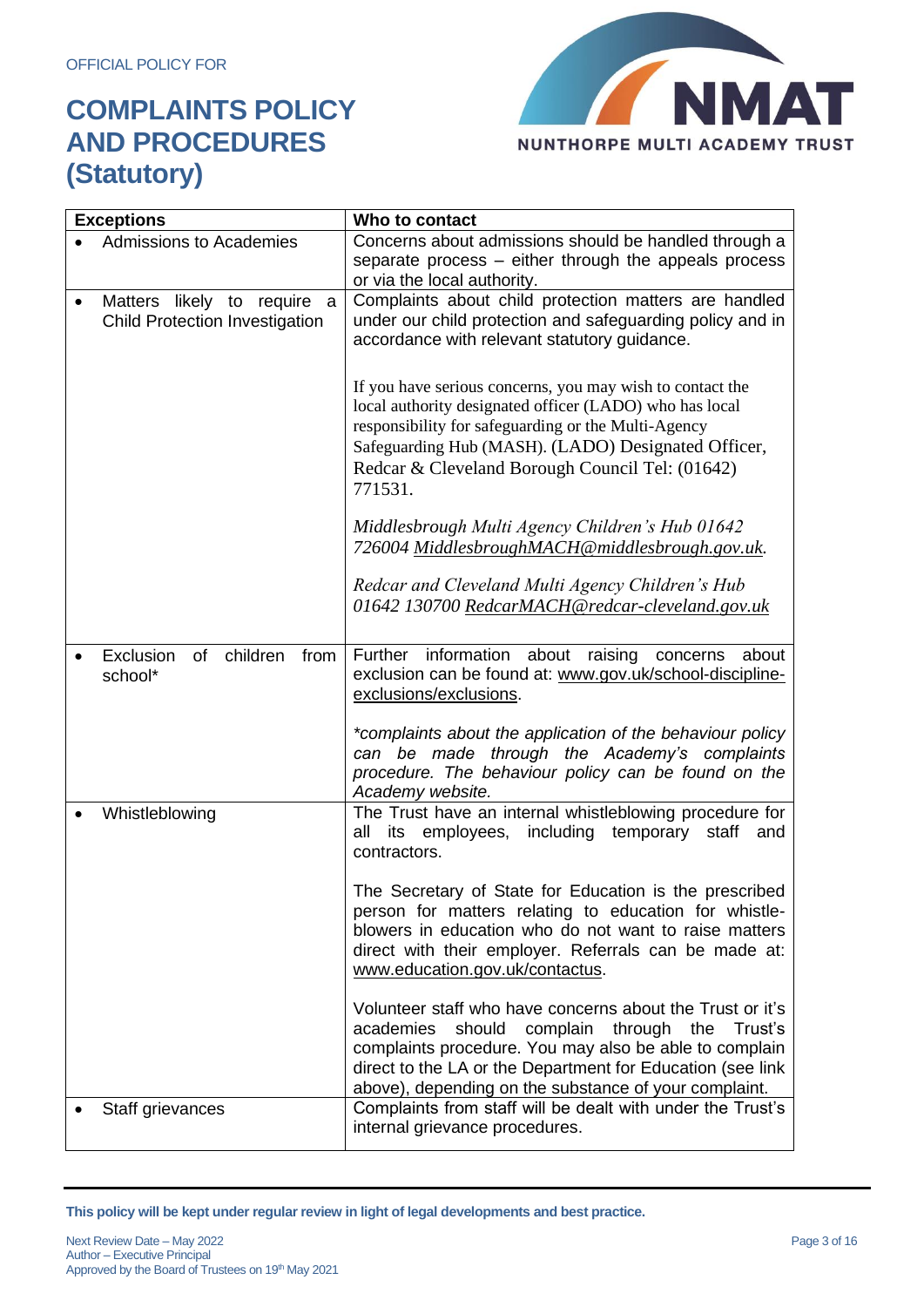

| .             |                                                                                                                                                                                                                 |  |
|---------------|-----------------------------------------------------------------------------------------------------------------------------------------------------------------------------------------------------------------|--|
| Staff conduct | Complaints about staff will be dealt with under the Trust's<br>internal disciplinary procedures, if appropriate.                                                                                                |  |
|               | Complainants will not be informed of<br>anv<br>disciplinary action taken against a staff member as a<br>result of a complaint. However, the complainant will<br>be notified that the matter is being addressed. |  |

If a complainant commences legal action against Nunthorpe Multi Academy Trust or any of its academies in relation to their complaint, the Trust will consider whether to suspend the complaints procedure until those legal proceedings have concluded.

### **Resolving complaints**

At each stage in the procedure, the Trust wants to resolve the complaint. If appropriate, the Trust will acknowledge that the complaint is upheld in whole or in part. In addition, it may offer one or more of the following:

- an explanation;
- an admission that the situation could have been handled differently or better;
- an assurance that the Trust will try to ensure the event complained of will not recur;
- an explanation of the steps that have been or will be taken to help ensure that it will not happen again and an indication of the timescales within which any changes will be made;
- an undertaking to review Trust and/or Academy policies in light of the complaint;
- an apology.

### **Withdrawal of a complaint**

If a complainant wants to withdraw their complaint, the Trust will ask them to confirm this in writing.

### **Stage One: Academy Response – Informal Complaints**

It is to be hoped that most concerns can be expressed and resolved on an informal basis.

Concerns should be raised with either the class teacher, pastoral managers / Head od Department or Head of School. Complainants should not approach individual governors or Trustees to raise concerns or complaints. They have no power to act on an individual basis and it may also prevent them from considering complaints at Stage 3 of the procedure.

A complaint will be acknowledged by the Trust/Academy within 48 hours of receipt of the complaint. Where a complaint is of a serious nature, and where it is possible, the intention is that the complainant will receive a response from an appropriate Middle or Senior Leaders within 1 academy working day of the complaint being received. It must be appreciated that requests to receive immediate responses directly from the

**This policy will be kept under regular review in light of legal developments and best practice.**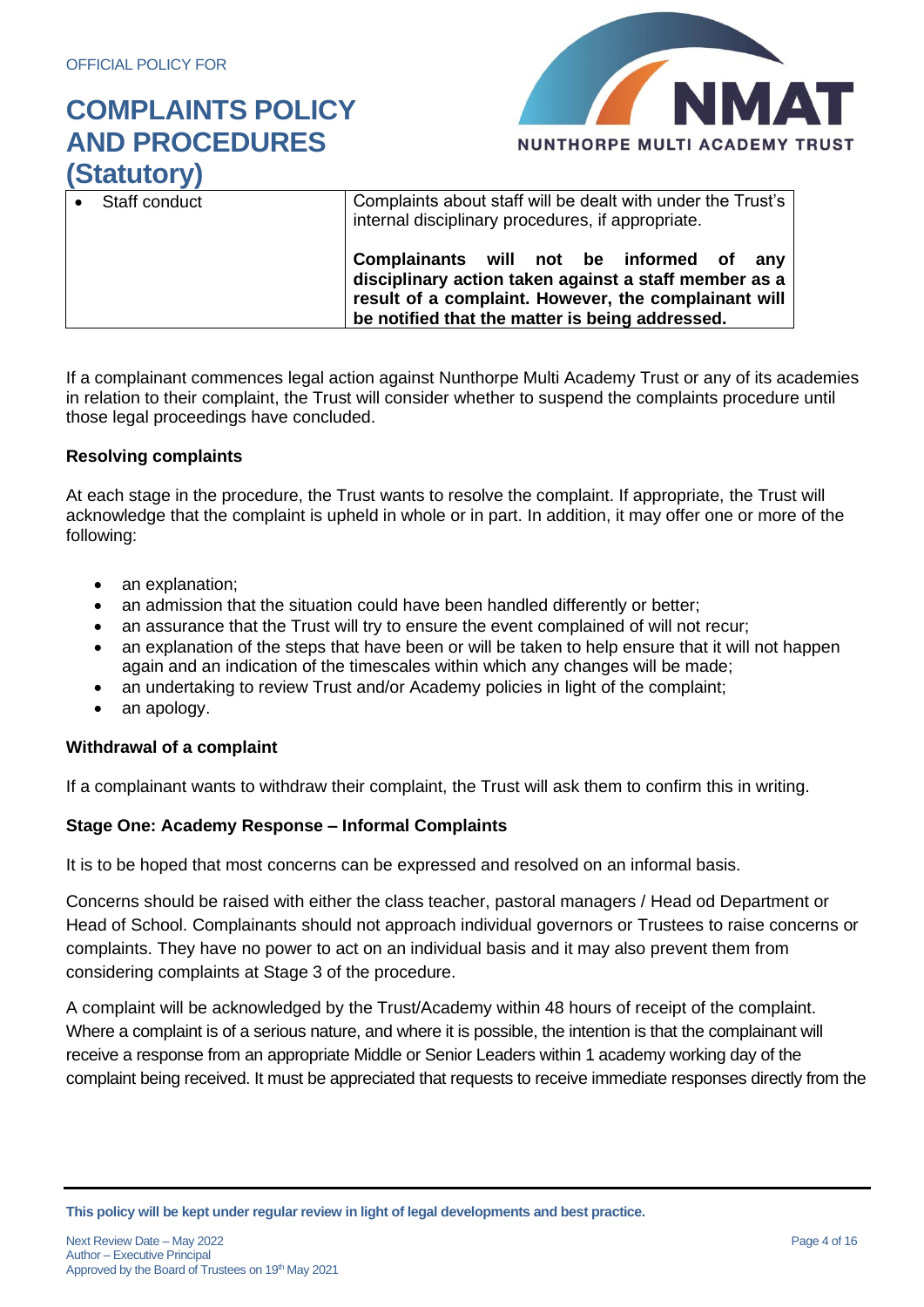

Head of School will not be possible. However, where a complaint is of a serious nature, and a response from the Head of School is requested, the Head of School's PA will respond as soon as is practicable and will be no later than 1 academy working day

At the conclusion of their investigation, the appropriate person investigating the complaint will provide an informal written response within seven working school days of the date of receipt of the complaint.

If the issue remains unresolved, the next step is to make a formal complaint.

### **Stage 2 – Academy Response - Formal complaints**

Formal complaints must be made to the Head of School (unless they are about the Head of School), via the [Complaints@nmat.co.uk](mailto:Complaints@nmat.co.uk) email address. This may be done in writing (preferably on the Complaint Form).

The Head of School (or the Head of School's PA acting on behalf of the Head of School) will record the date the complaint is received and will acknowledge receipt of the complaint in writing (either by letter or email) within two school days.

Within this response, the Head of School will seek to clarify the nature of the complaint, ask what remains unresolved and what outcome the complainant would like to see.

The Head of School can consider whether a face to face meeting is the most appropriate way of doing this.

*Note: The Head of School may delegate the investigation to another member of the Academy's senior leadership team but not the decision to be taken.*

During the investigation, the Head of School (or investigator) will:

- if necessary, interview those involved in the matter and/or those complained of, allowing them to be accompanied if they wish;
- keep a written record of any meetings/interviews in relation to their investigation.

At the conclusion of their investigation, the Head of School will provide a formal written response within ten school days of the date of receipt of the complaint.

If the Head of School is unable to meet this deadline, they will provide the complainant with an update and revised response date.

The response will detail any actions taken to investigate the complaint and provide a full explanation of the decision made and the reason(s) for it. Where appropriate, it will include details of actions the Trust or the Academy will take to resolve the complaint.

The Head of School will advise the complainant of how to escalate their complaint should they remain dissatisfied with the outcome of Stage 2.

**This policy will be kept under regular review in light of legal developments and best practice.**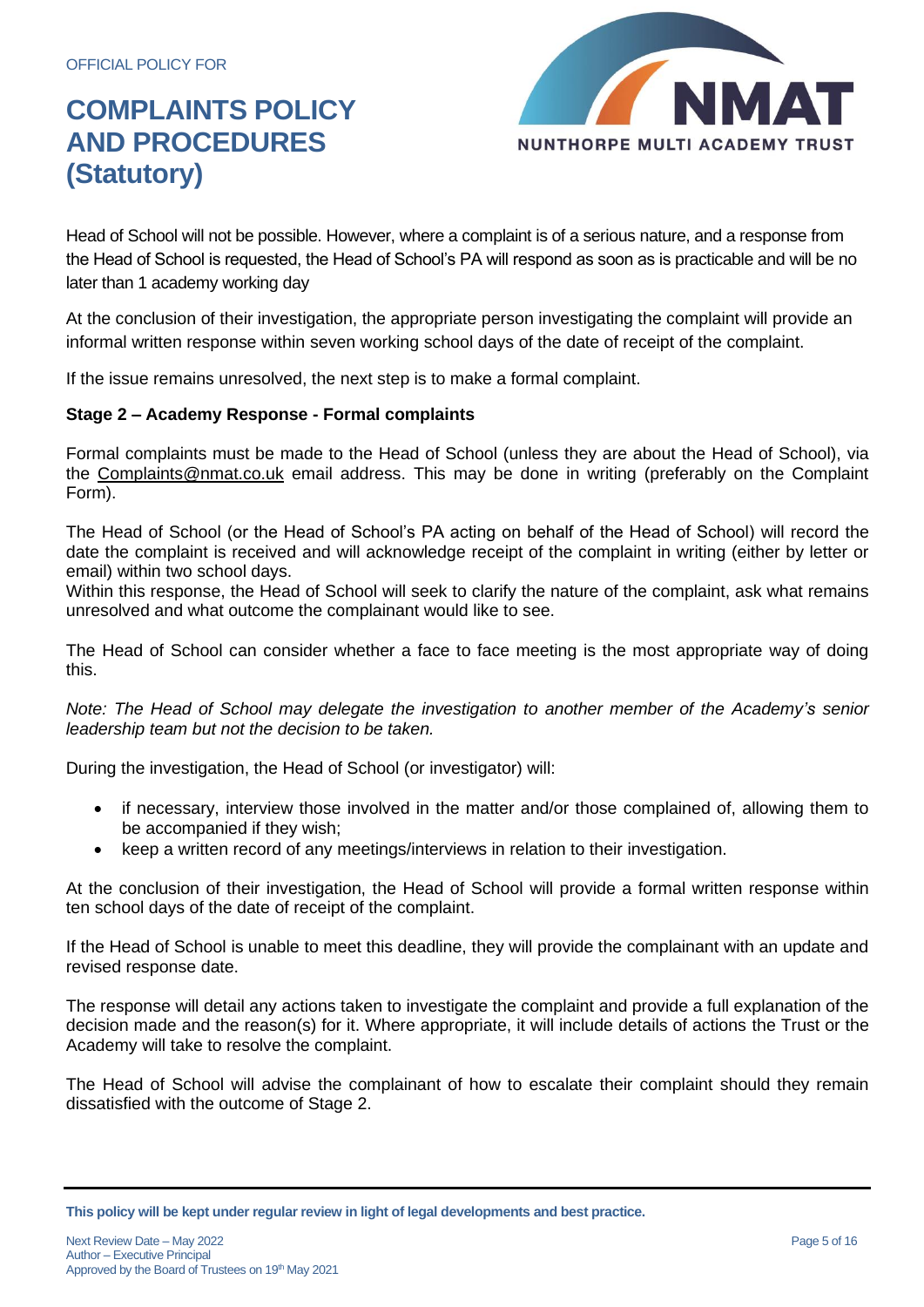

If the complaint is about the Head of School, or a member of the governing body (including the Chair or Vice-Chair), the Trust's Executive Principal or a suitably skilled Trustee will complete all the actions at Stage 2.

Complaints about the Head of School or member of the governing body must be made to the Complaints clerk, via the [Complaints@nmat.co.uk](mailto:Complaints@nmat.co.uk) email address.

If the complaint is:

- jointly about the Chair and Vice Chair or
- the entire governing body or
- the majority of the governing body

Stage 2 will be escalated to the Executive Principal of the Trust.

### **Stage 3 – Trust Response - Panel Hearing**

If the complainant is dissatisfied with the outcome at Stage 2 and wishes to take the matter further, they can escalate the complaint to Stage 3 – a panel hearing consisting of at least three people who were not directly involved in the matters detailed in the complaint with one panel member who is independent of the management and running of the Academy. This is the final stage of the complaints procedure.

A request to escalate to Stage 3 must be made to the Complaints clerk, via the [Complaints@nmat.co.uk](mailto:Complaints@nmat.co.uk) email address, within five school days of receipt of the Stage 2 response.

The Clerk will record the date the complaint is received and acknowledge receipt of the complaint in writing (either by letter or email) within two school days.

Requests received outside of this time frame will only be considered if exceptional circumstances apply.

The Clerk will write to the complainant to inform them of the date of the meeting. They will aim to convene a meeting within fifteen school days of receipt of the Stage 2 request. If this is not possible, the Clerk will provide an anticipated date and keep the complainant informed.

If the complainant rejects the offer of three proposed dates, without good reason, the Clerk will decide when to hold the meeting. It will then proceed in the complainant's absence on the basis of written submissions from both parties.

If the complaint is:

- jointly about the Chair and Vice Chair or;
- the entire governing body or;
- the majority of the governing body;

Stage 3 will be heard by the trustees and an independent panel member.

A complainant may bring someone along to the panel meeting to provide support. This can be a relative or friend. Generally, we do not encourage either party to bring legal representatives to the Panel hearing. However, there may be occasions when legal representation is appropriate.

**This policy will be kept under regular review in light of legal developments and best practice.**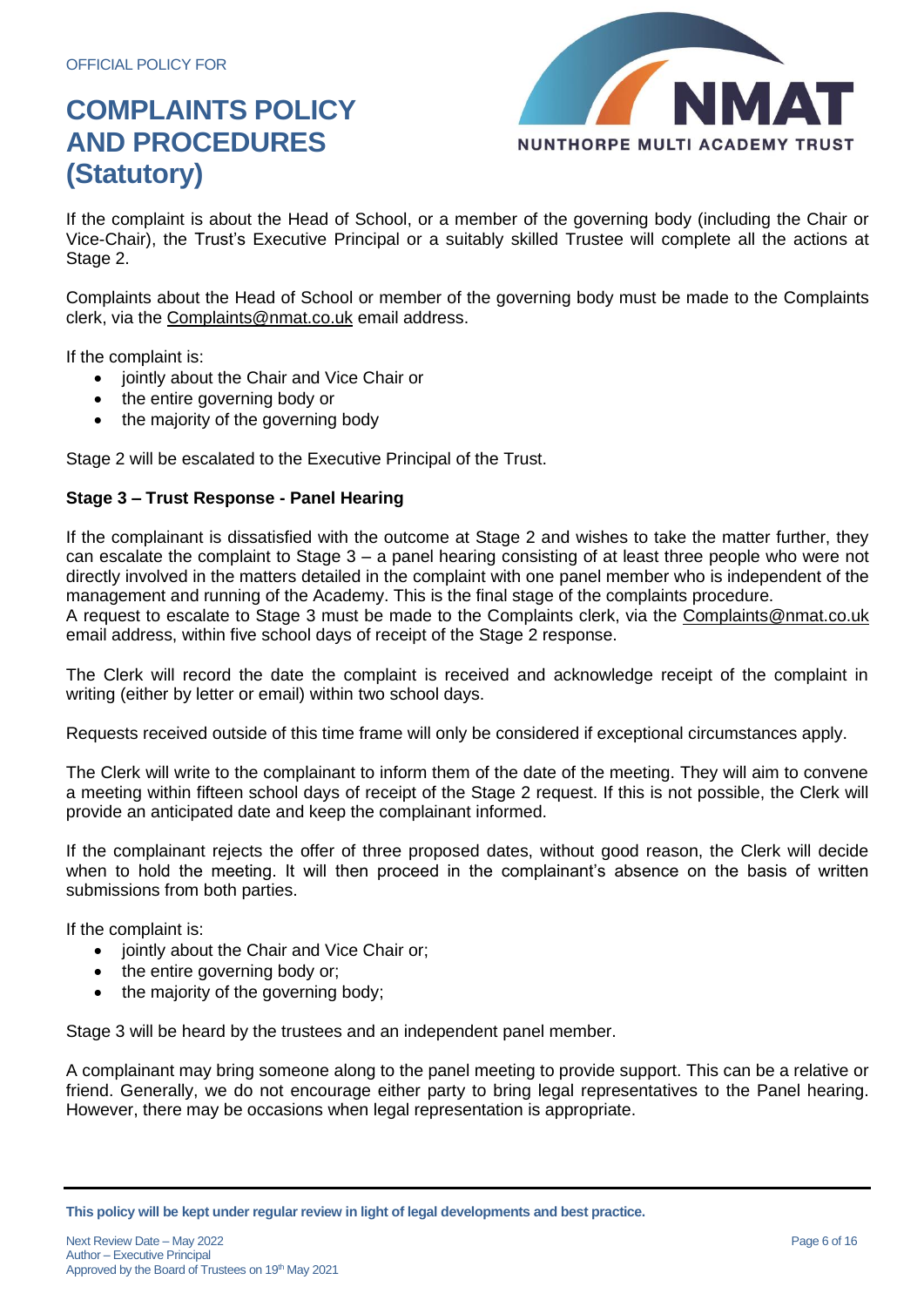

For instance, if a Trust employee is called as a witness in a complaint meeting, they may wish to be supported by union and/or legal representation.

*Note: Complaints about staff conduct will not generally be handled under this complaints procedure. Complainants will be advised that any staff conduct complaints will be considered under (Human Resources) staff disciplinary procedures, if appropriate, but outcomes will not be shared with them.* 

Representatives from the media are not permitted to attend.

At least five school days before the meeting, the Complaints clerk will:

- confirm and notify the complainant of the date, time and venue of the meeting, ensuring that, if the complainant is invited, the dates are convenient to all parties and that the venue and proceedings are accessible;
- request copies of any further written material to be submitted to the panel at least three school days before the meeting.

Any written material will be circulated to all parties at least two school days before the date of the meeting. The panel will not normally accept, as evidence, recordings of conversations that were obtained covertly and without the informed consent of all parties being recorded. The Hearing panel will also not review any new complaints at this stage or consider evidence unrelated to the initial complaint to be included. New complaints must be dealt with from Stage 1 of the procedure.

The meeting will be held in private. Electronic recordings of meetings or conversations are not normally permitted unless a complainant's own disability or special needs require it. Prior knowledge and consent of all parties attending must be sought before meetings or conversations take place. Consent will be recorded in any minutes taken.

The panel will consider the complaint and all the evidence presented. The panel can:

- uphold the complaint in whole or in part.
- dismiss the complaint in whole or in part.

If the complaint is upheld in whole or in part, the panel will:

- decide on the appropriate action to be taken to resolve the complaint;
- where appropriate, recommend changes to the school's systems or procedures to prevent similar issues in the future.

The Chair of the panel will provide the complainant and the Trust/Academy with a full explanation of their decision and the reason(s) for it, in writing, within five school days.

The letter to the complainant will include details of how to contact the Education and Skills Funding Agency (ESFA) if they are dissatisfied with the way their complaint has been handled by the Trust.

The response will detail any actions taken to investigate the complaint and provide a full explanation of the decision made and the reason(s) for it. Where appropriate, it will include details of actions the Trust and/or the Academy will take to resolve the complaint.

**This policy will be kept under regular review in light of legal developments and best practice.**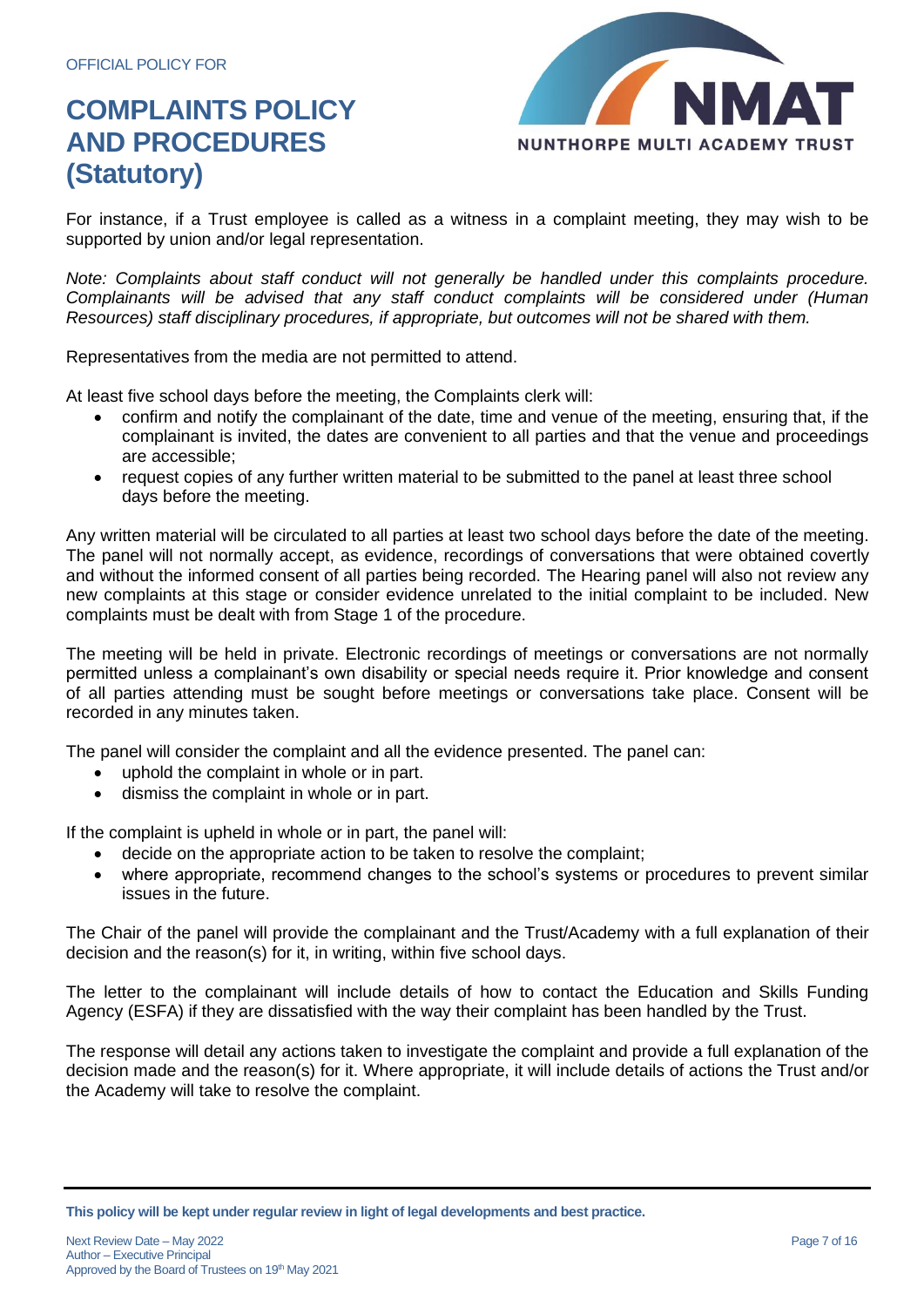

The panel will ensure that those findings and recommendations are sent by electronic mail or otherwise given to the complainant and, where relevant, the person complained about. Furthermore, they will be available for inspection on the school premises by the proprietor and the Head of School.

A written record will be kept of all complaints, and of whether they are resolved at the preliminary stage or proceed to a panel hearing, along with what actions have been taken, regardless of the decision.

All correspondence statements and records relating to individual complaints will be kept confidential, except where the Secretary of State or a body conducting an inspection under section 109 of the 2008 Act requests access to them.

### **Complaints escalated to / about the Trust, Executive Principal or Trustee**

If an academy complaint is escalated to Nunthorpe Academy Trust "the Trust" or if a complainant wishes to complain directly about the Trust, then the complaint should be sent to the Trust's Executive Principal to be investigated.

The Executive Principal will write to the complainant acknowledging the complaint within two school days of the date that the written request was received. The acknowledgement will confirm that the complaint will now be investigated under Stage 2 of this Complaints Policy and will confirm the date for providing a response to the complainant.

Following the investigation, the Executive Principal will write to the complainant confirming the outcome within ten school days of the date that the letter was received. If this time limit cannot be met, the Executive Principal will write to the Complainant within five school days of the date that the letter was received**,** explaining the reason for the delay and providing a revised date.

If the complaint concerns the Executive Principal or a Trustee, the complaint should be investigated by the Chair of the Trust Board. If a formal complaint form is received about the Chair, the complaint will be referred to the Vice Chair for investigation.

*NB. Where the Chair of the Trust Board has investigated the complaint, they will write the letter of outcome to the Complainant and provide a copy to the* Executive Principal*.* 

If the complainant is not satisfied with the outcome of the previous stage, the complainant should write to the Clerk to the Trust Board asking for the complaint to be heard before a Complaint Panel, within five school days.

The Clerk will record the date the complaint is received and acknowledge receipt of the complaint in writing (either by letter or email) within two school days.

Requests received outside of this time frame will only be considered if exceptional circumstances apply.

The Clerk will write to the complainant to inform them of the date of the meeting. They will aim to convene a meeting within fifteen school days of receipt of the Stage 2 request. If this is not possible, the Clerk will provide an anticipated date and keep the complainant informed.

**This policy will be kept under regular review in light of legal developments and best practice.**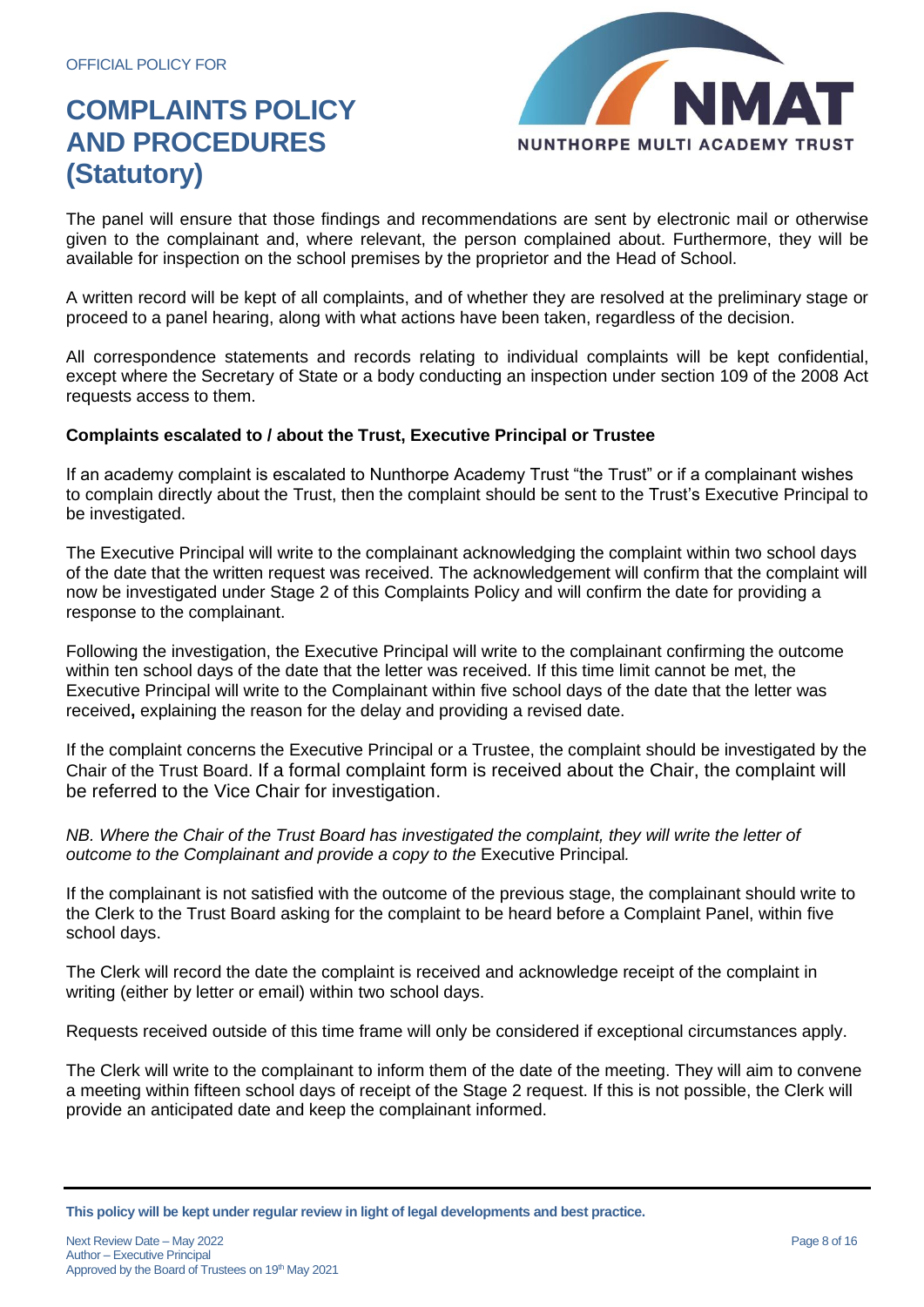

If the complainant rejects the offer of three proposed dates, without good reason, the Clerk will decide when to hold the meeting. It will then proceed in the complainant's absence on the basis of written submissions from both parties.

If the complaint is:

- jointly about the Chair and Vice Chair or;
- the entire trust board or:
- the majority of the trust board.

Stage 3 will be heard by a completely independent Hearing panel.

The Complaint Panel will consist of three members. None of the three members of the Complaint Panel will have been involved in the incidents or events which led to the complaint, or have been involved in dealing with the complaint in the previous stages, of have any detailed prior knowledge of the complaint.

One of the Complaint Panel members will be independent of the management and running of the Academy Trust. This means that the independent Complaint Panel member will not be a Trustee or an employee of the Trust.

A complainant may bring someone along to the panel meeting to provide support. This can be a relative or friend. Generally, we do not encourage either party to bring legal representatives to the panel meeting. However, there may be occasions when legal representation is appropriate. For instance, if a Trust employee is called as a witness in a complaint meeting, they may wish to be supported by union and/or legal representation.

*Note: Complaints about staff conduct will not generally be handled under this complaints procedure. Complainants will be advised that any staff conduct complaints will be considered under staff disciplinary procedures, if appropriate, but outcomes will not be shared with them.* 

Representatives from the media are not permitted to attend.

At least five school days before the meeting, the Clerk will:

- confirm and notify the complainant of the date, time and venue of the meeting, ensuring that, if the complainant is invited, the dates are convenient to all parties and that the venue and proceedings are accessible;
- request copies of any further written material to be submitted to the panel at least three school days before the meeting.

Any written material will be circulated to all parties at least two school days before the date of the meeting.

The panel will not normally accept, as evidence, recordings of conversations that were obtained covertly and without the informed consent of all parties being recorded.

The panel will also not review any new complaints at this stage or consider evidence unrelated to the initial complaint to be included. New complaints must be dealt with from Stage 1 of the procedure.

The meeting will be held in private. Electronic recordings of meetings or conversations are not normally permitted unless a complainant's own disability or special needs require it. Prior knowledge and consent

**This policy will be kept under regular review in light of legal developments and best practice.**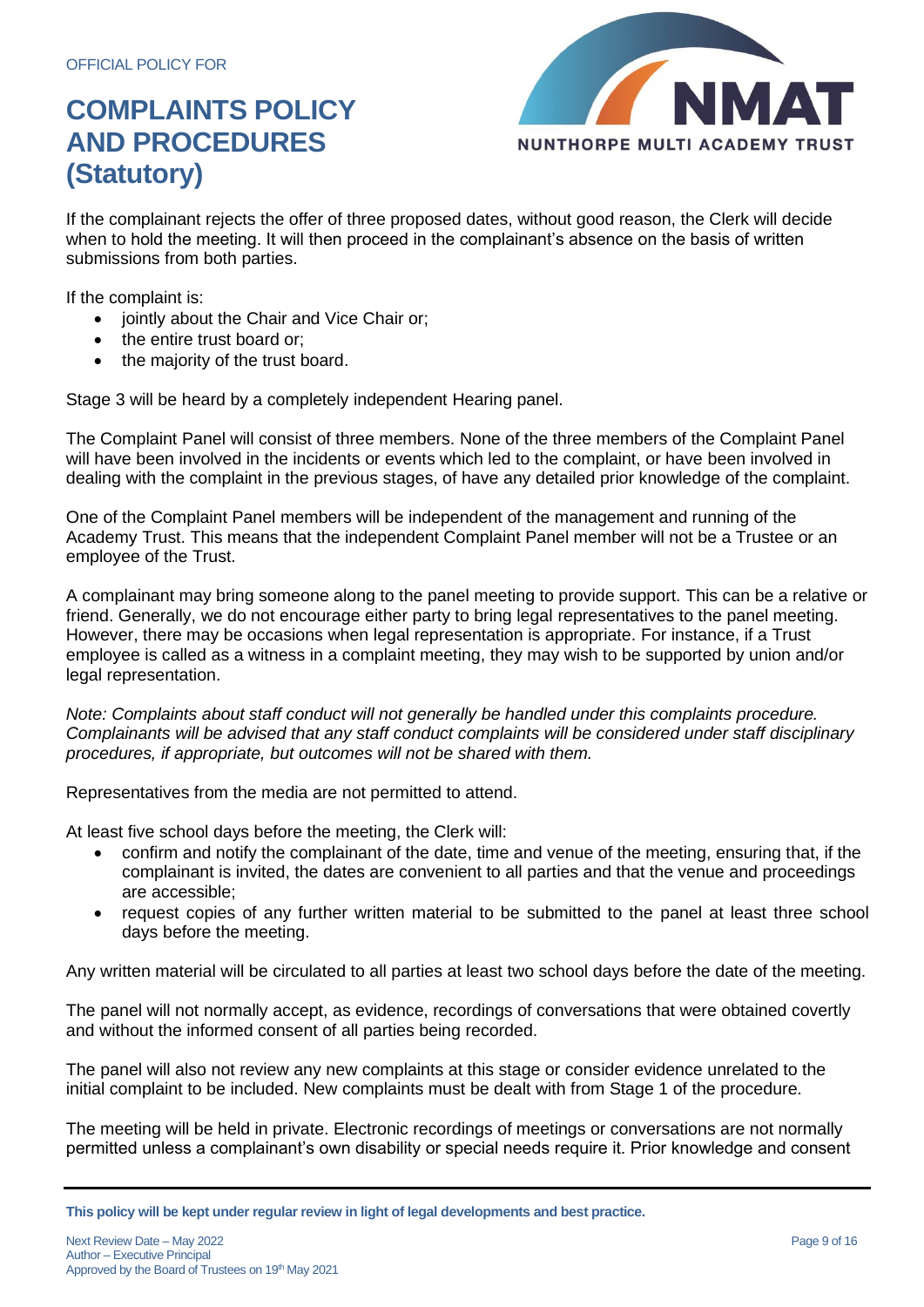

of all parties attending must be sought before meetings or conversations take place. Consent will be recorded in any minutes taken.

The panel will consider the complaint and all the evidence presented. The panel can:

- uphold the complaint in whole or in part;
- dismiss the complaint in whole or in part.

If the complaint is upheld in whole or in part, the panel will:

- decide on the appropriate action to be taken to resolve the complaint;
- where appropriate, recommend changes to the school's systems or procedures to prevent similar issues in the future.

The Chair of the Hearing panel will provide the complainant and Nunthorpe Multi Academy Trust with a full explanation of their decision and the reason(s) for it, in writing, within ten school days.

The letter to the complainant will include details of how to contact the Education and Skills Funding Agency (ESFA) if they are dissatisfied with the way their complaint has been handled by Nunthorpe Multi Academy Trust.

The response will detail any actions taken to investigate the complaint and provide a full explanation of the decision made and the reason(s) for it. Where appropriate, it will include details of actions Nunthorpe Multi Academy Trust will take to resolve the complaint.

The panel will ensure that those findings and recommendations are sent by electronic mail or otherwise given to the complainant and, where relevant, the person complained about. Furthermore, they will be available for inspection on the school premises by the proprietor and the Executive Principal.

A written record will be kept of all complaints, and of whether they are resolved at the preliminary stage or proceed to a panel hearing, along with what actions have been taken, regardless of the decision.

All correspondence statements and records relating to individual complaints will be kept confidential, except where the Secretary of State or a body conducting an inspection under section 109 of the 2008 Act requests access to them.

### **Next Steps**

If the complainant believes the Academy/Trust did not handle their complaint in accordance with the published complaints procedure or they acted unlawfully or unreasonably in the exercise of their duties under education law, they can contact the ESFA after they have completed Stage 3.

The ESFA will not normally reinvestigate the substance of complaints or overturn any decisions made by the Trust or the Academy. They will consider whether the Trust has adhered to education legislation and any statutory policies connected with the complaint and whether they have followed [Part 7 of the](http://www.legislation.gov.uk/uksi/2010/1997/schedule/1/made)  [Education \(Independent School Standards\) Regulations 2014.](http://www.legislation.gov.uk/uksi/2010/1997/schedule/1/made)

The complainant can refer their complaint to the ESFA online at: [www.education.gov.uk/contactus,](http://www.education.gov.uk/contactus) by telephone on: 0370 000 2288 or by writing to:

**This policy will be kept under regular review in light of legal developments and best practice.**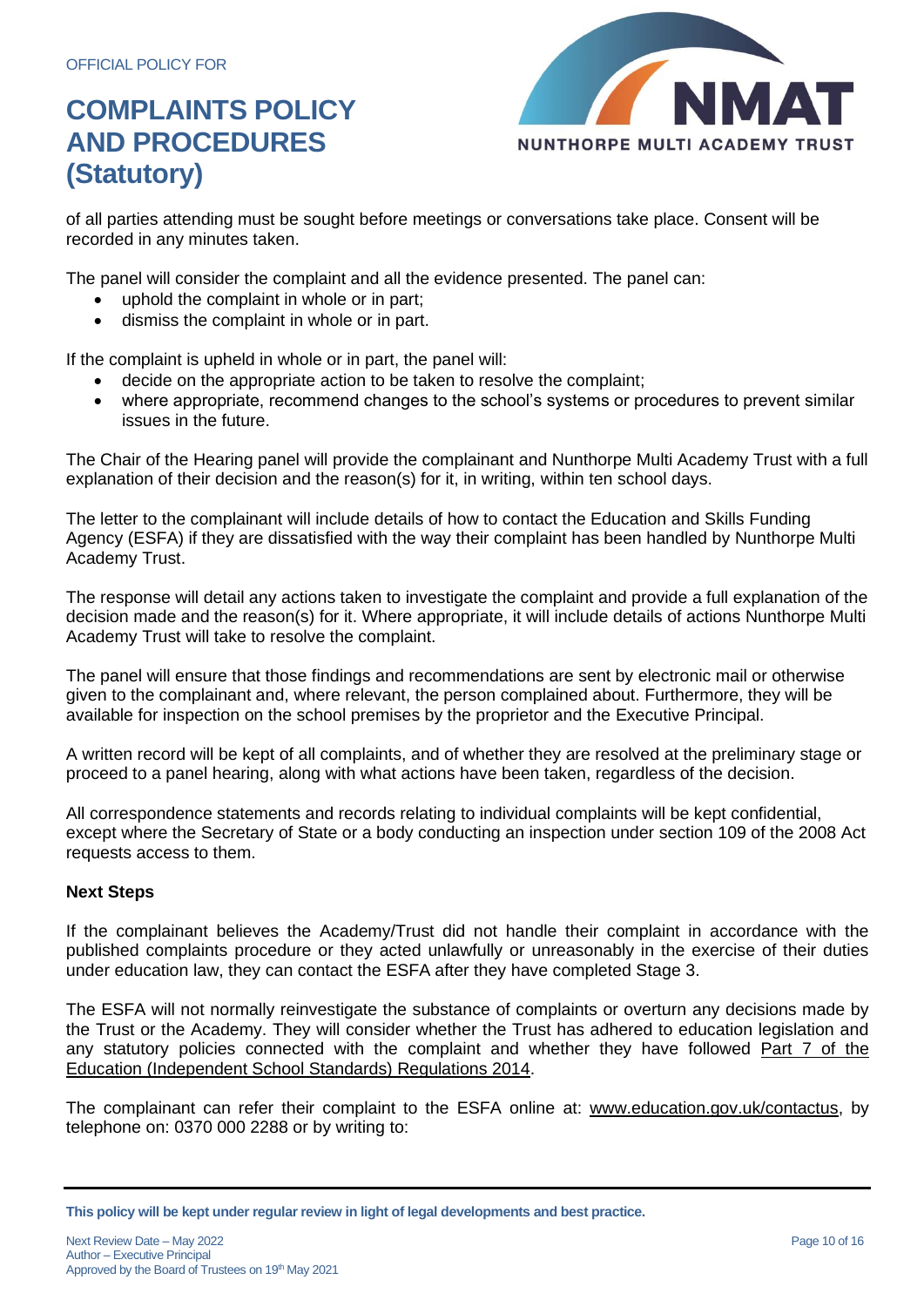

Academy Complaints and Customer Insight Unit Education and Skills Funding Agency Cheylesmore House 5 Quinton Road **Coventry** CV1 2WT

### **COMPLAINT FORM – NUNTHORPE MULTI ACADEMY TRUST**.

Please complete and return to the Complaints Clerk at Complaints@nmat.co.uk who will acknowledge receipt and explain what action will be taken.

| Your Name:                                                                                         |  |  |  |
|----------------------------------------------------------------------------------------------------|--|--|--|
| Name of Academy:                                                                                   |  |  |  |
| Student's Name:                                                                                    |  |  |  |
| Your relationship to the Student:                                                                  |  |  |  |
| Address:                                                                                           |  |  |  |
|                                                                                                    |  |  |  |
|                                                                                                    |  |  |  |
| Postcode:                                                                                          |  |  |  |
| Day Time telephone number:                                                                         |  |  |  |
| Evening telephone number:                                                                          |  |  |  |
| Please give details of your complaint, including whether you have spoken to anybody at the Academy |  |  |  |
| about it:                                                                                          |  |  |  |
|                                                                                                    |  |  |  |
|                                                                                                    |  |  |  |
|                                                                                                    |  |  |  |
|                                                                                                    |  |  |  |
|                                                                                                    |  |  |  |
|                                                                                                    |  |  |  |
| What action, if any, have you already taken to try and resolve your complaint?                     |  |  |  |
|                                                                                                    |  |  |  |
|                                                                                                    |  |  |  |
|                                                                                                    |  |  |  |
|                                                                                                    |  |  |  |
|                                                                                                    |  |  |  |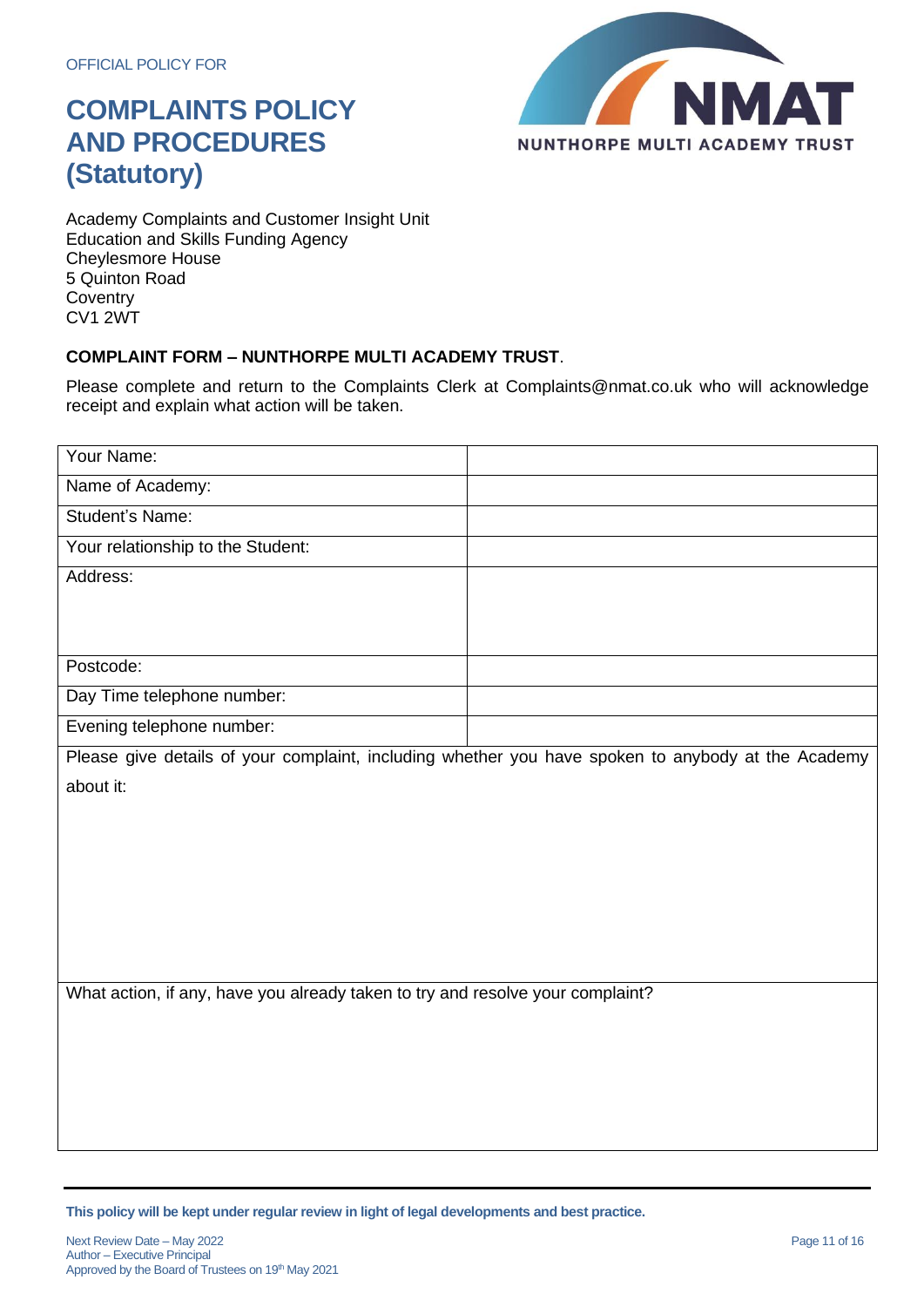

What actions do you feel might resolve the problem at this stage?

Are you attaching any paperwork? If so, please give details?

Signature:

Date:

### **Official Use only**

| Date acknowledgement sent: |  |
|----------------------------|--|
| By who:                    |  |
| Complaint referred to:     |  |
| Date:                      |  |
| Action taken:              |  |
|                            |  |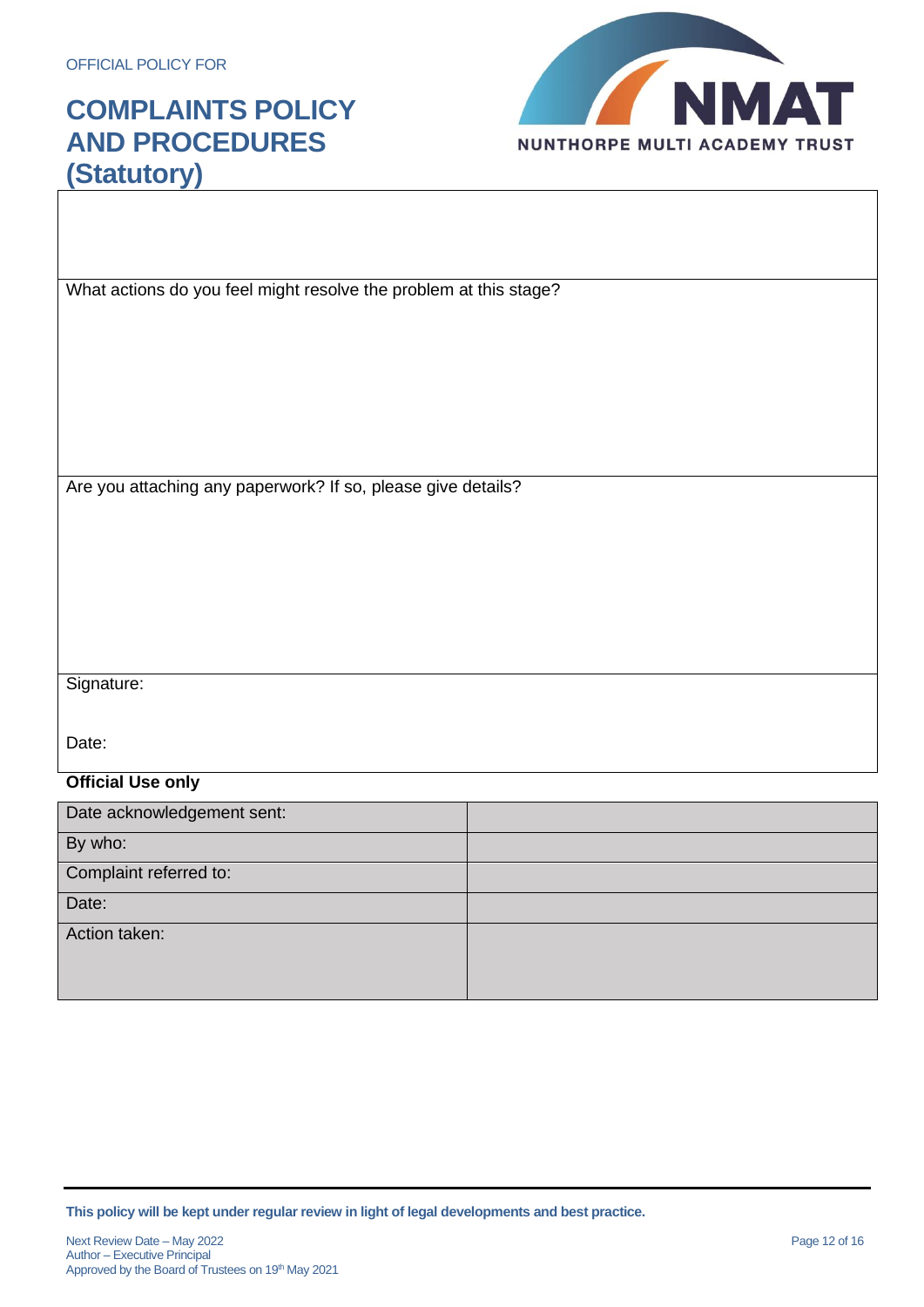

### **Roles and Responsibilities**

### **Complainant**

The complainant will receive a more effective response to the complaint if they:

- explain the complaint in full as early as possible;
- co-operate with the Trust/Academy in seeking a solution to the complaint;
- respond promptly to requests for information or meetings or in agreeing the details of the complaint;
- ask for assistance as needed:
- treat all those involved in the complaint with respect;
- refrain from publicising the details of their complaint on social media and respect confidentiality.

### **Investigator**

The investigator's role is to establish the facts relevant to the complaint by:

- providing a comprehensive, open, transparent and fair consideration of the complaint through:
	- o sensitive and thorough interviewing of the complainant to establish what has happened and who has been involved;
	- $\circ$  interviewing staff and students/young people and other people relevant to the complaint;
	- o consideration of records and other relevant information;
	- o analysing information;
- liaising with the complainant and the complaints co-ordinator as appropriate to clarify what the complainant feels would put things right.

The investigator should:

- conduct interviews with an open mind and be prepared to persist in the questioning;
- keep notes of interviews or arrange for an independent note taker to record minutes of the meeting;
- ensure that any papers produced during the investigation are kept securely pending any appeal;
- be mindful of the timescales to respond;
- prepare a comprehensive report for the Head of School or complaints panel that sets out the facts, identifies solutions and recommends courses of action to resolve problems.
- The Head of School or complaints panel will then determine whether to uphold or dismiss the complaint and communicate that decision to the complainant, providing the appropriate escalation details.

### **Complaints Clerk**

The complaints clerk should:

- ensure that the complainant is fully updated at each stage of the procedure;
- liaise with staff members, Head of School, Executive Principal, Chair of Governors, Chair of Trustees or the Trust's Governance Clerk and to ensure the smooth running of the complaints procedure;

**This policy will be kept under regular review in light of legal developments and best practice.**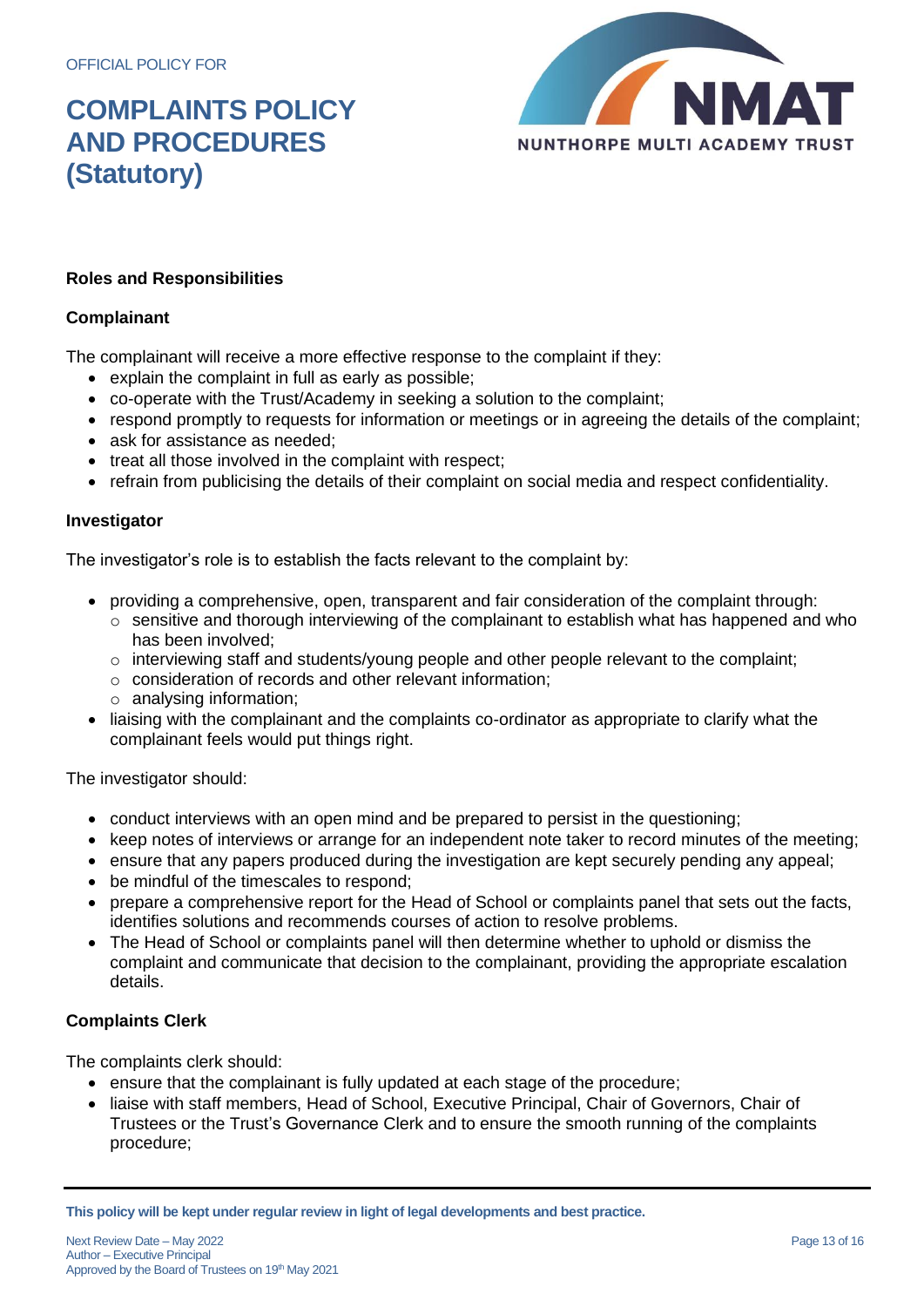

- be aware of issues regarding:
	- $\circ$  sharing third party information
	- $\circ$  additional support. This may be needed by complainants when making a complaint including interpretation support or where the complainant is a child or young person;
- keep records;
- ensure that all people involved in the complaint procedure are aware of their legal rights and duties, including any under legislation relating to school complaints, education law, the Equality Act 2010, the Freedom of Information Act 2000, the Data Protection Act (DPA) 2018 and the General Data Protection Regulations (GDPR);
- set the date, time and venue of the meeting, ensuring that the dates are convenient to all parties (if they are invited to attend) and that the venue and proceedings are accessible;
- collate any written material relevant to the complaint (for example: stage 1 paperwork, Academy and complainant submissions) and send it to the parties in advance of the meeting within an agreed timescale;
- record the proceedings;
- circulate the minutes of the meeting;
- notify all parties of the decision.

### **Committee Chair**

The Hearing panel's chair, who is nominated in advance of the complaint meeting, should ensure that:

- both parties are asked (via the Clerk) to provide any additional information relating to the complaint by a specified date in advance of the meeting;
- the meeting is conducted in an informal manner, is not adversarial, and that, if all parties are invited to attend, everyone is treated with respect and courtesy;
- complainants who may not be used to speaking at such a meeting are put at ease. This is particularly important if the complainant is a child/young person;
- the remit of the panel is explained to the complainant;
- written material is seen by everyone in attendance, provided it does not breach confidentiality or any individual's rights to privacy under the DPA 2018 or GDPR. If a new issue arises it would be useful to give everyone the opportunity to consider and comment upon it; this may require a short adjournment of the meeting;
- both the complainant and the Academy/Trust are given the opportunity to make their case and seek clarity, either through written submissions ahead of the meeting or verbally in the meeting itself;
- the issues are addressed;
- key findings of fact are made;
- the panel is open-minded and acts independently;
- no member of the committee has an external interest in the outcome of the proceedings or any involvement in an earlier stage of the procedure;
- the meeting is minuted;
- they liaise with the Clerk.

### **Panel Member**

Panel members should be aware that:

• the meeting must be independent and impartial, and should be seen to be so. No governor / trustee may sit on the committee if they have had a prior involvement in the complaint or in the

**This policy will be kept under regular review in light of legal developments and best practice.**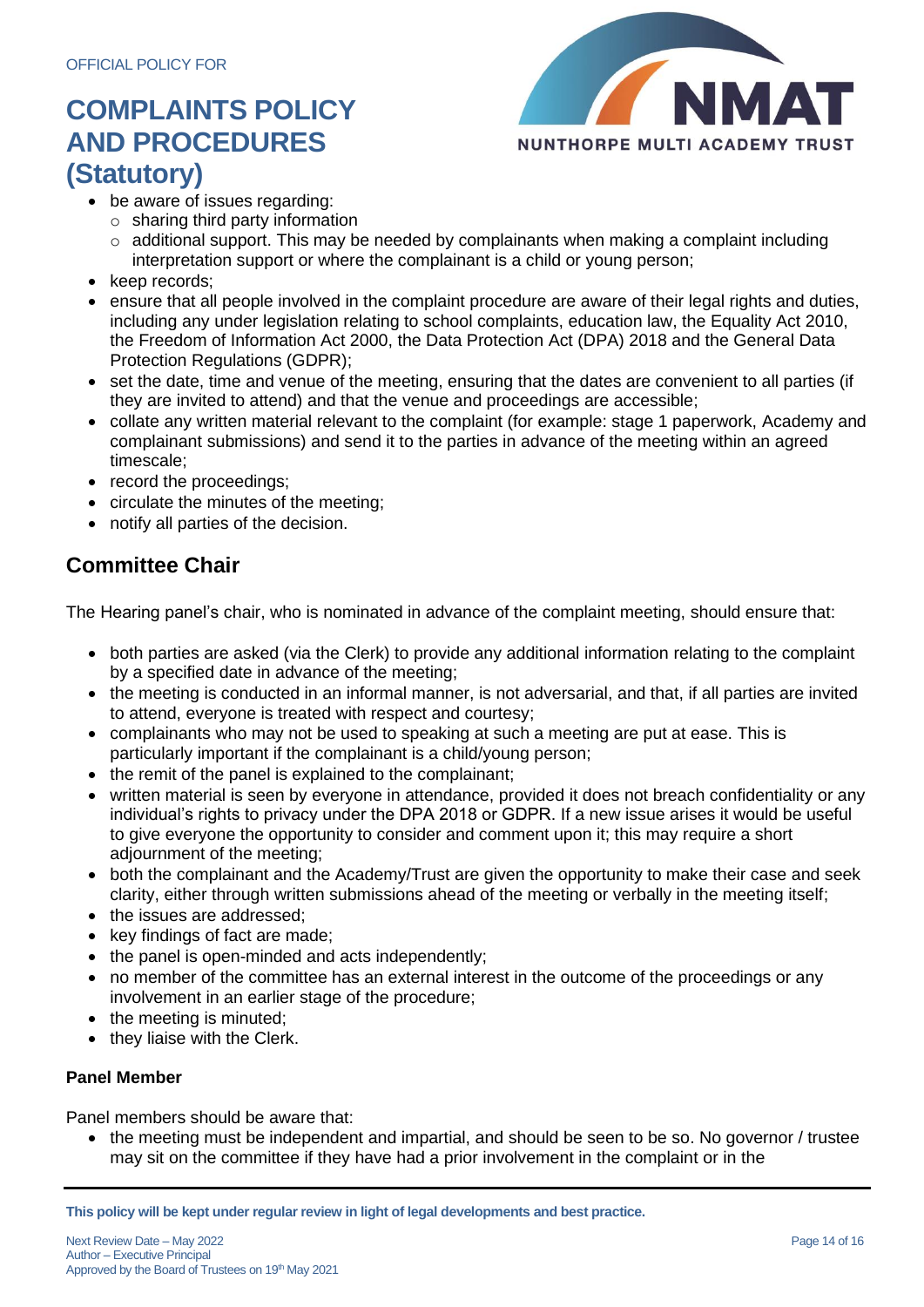

circumstances surrounding it;

- the aim of the meeting should be to resolve the complaint and achieve reconciliation between the Academy/Trust and the complainant. We recognise that the complainant might not be satisfied with the outcome if the meeting does not find in their favour. It may only be possible to establish the facts and make recommendations;
- many complainants will feel nervous and inhibited in a formal setting. Parents/carers often feel emotional when discussing an issue that affects their child;
- extra care needs to be taken when the complainant is a child/young person and present during all or part of the meeting. Careful consideration of the atmosphere and proceedings should ensure that the child/young person does not feel intimidated. The committee should respect the views of the child/young person and give them equal consideration to those of adults. If the child/young person is the complainant, the panel should ask in advance if any support is needed to help them present their complaint. Where the child/young person's parent is the complainant, the panel should give the parent the opportunity to say which parts of the meeting, if any, the child/young person needs to attend. However, the parent should be advised that agreement might not always be possible if the parent wishes the child/young person to attend a part of the meeting that the panel considers is not in the child/young person's best interests;
- the welfare of the child/young person is paramount.

### **Serial / Persistent / Unreasonable Complaints**

The Trust is committed to dealing with all complaints fairly and impartially, and to providing a high quality of service to those who complain. We will not normally limit the contact complainants have with an Academy or the Trust. However, we do not expect our staff to tolerate unacceptable behaviour and will take action to protect staff from such behaviour, including that which is abusive, offensive or threatening.

### **Unreasonable Complaints Definitions**

NMAT defines unreasonable complainants as '*those who, because of the frequency or nature of their contacts with the Academy/Trust, hinder our consideration of their or other people's complaints*'.

A complaint may be regarded as unreasonable when the person making the complaint:

- Refuses to articulate their complaint or specify the grounds of a complaint or the outcomes sought by raising the complaint, despite offers of assistance;
- Refuses to co-operate with the complaints investigation process while still wishing their complaint to be resolved;
- Refuses to accept that certain issues are not within the scope of a complaints procedure;
- Insists on the complaint being dealt with in ways which are incompatible with the complaints procedure or with good practice;
- Introduces trivial or irrelevant information which the complainant expects to be taken into account and commented on, or raises large numbers of detailed but unimportant questions, and insists they are fully answered, often immediately and to their own timescales;
- Makes unjustified complaints about staff who are trying to deal with the issues, and seeks to have them replaced;
- Changes the basis of the complaint as the investigation proceeds;
- Repeatedly makes the same complaint (despite previous investigations or responses concluding that the complaint is groundless or has been addressed);